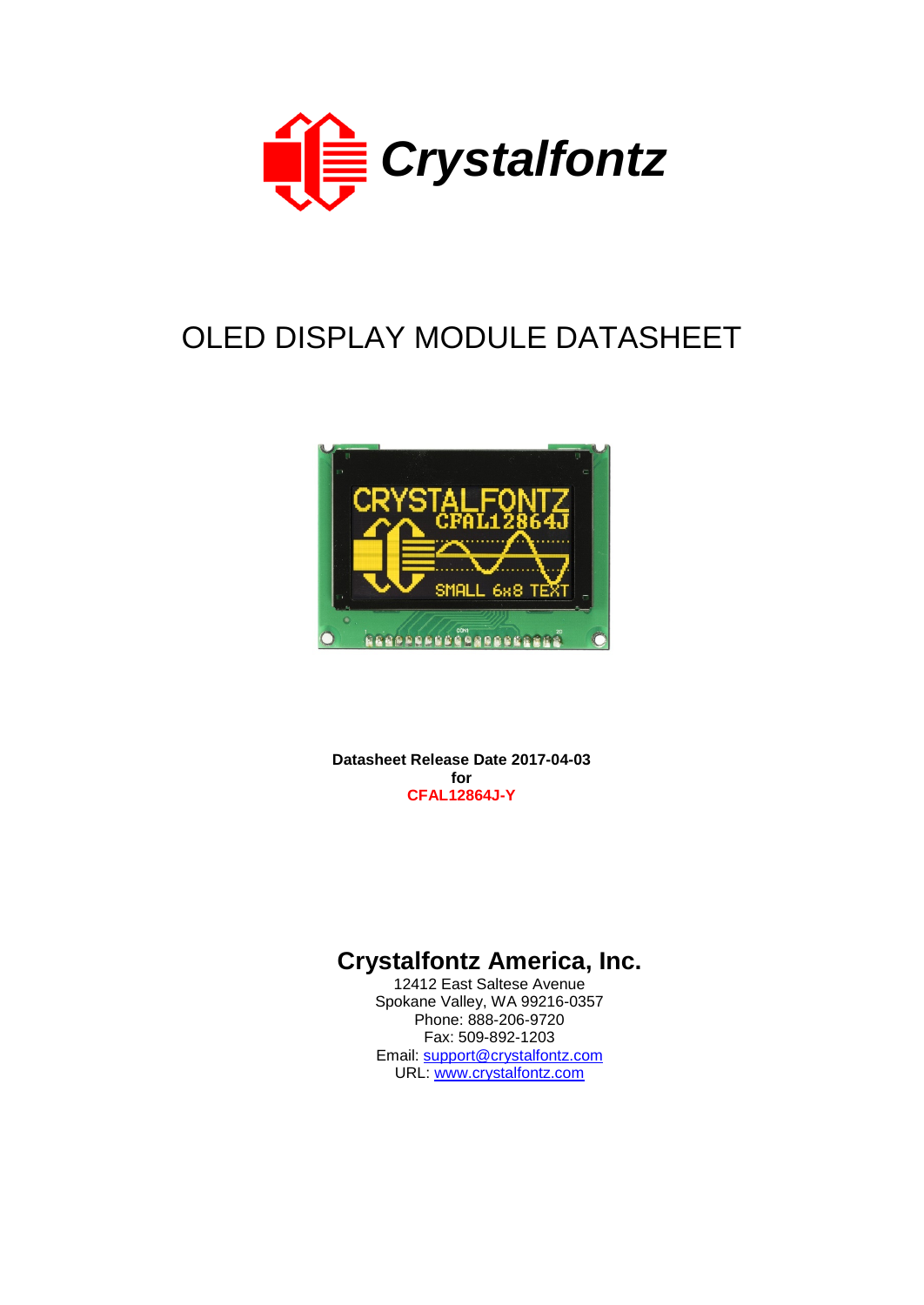

# **Contents**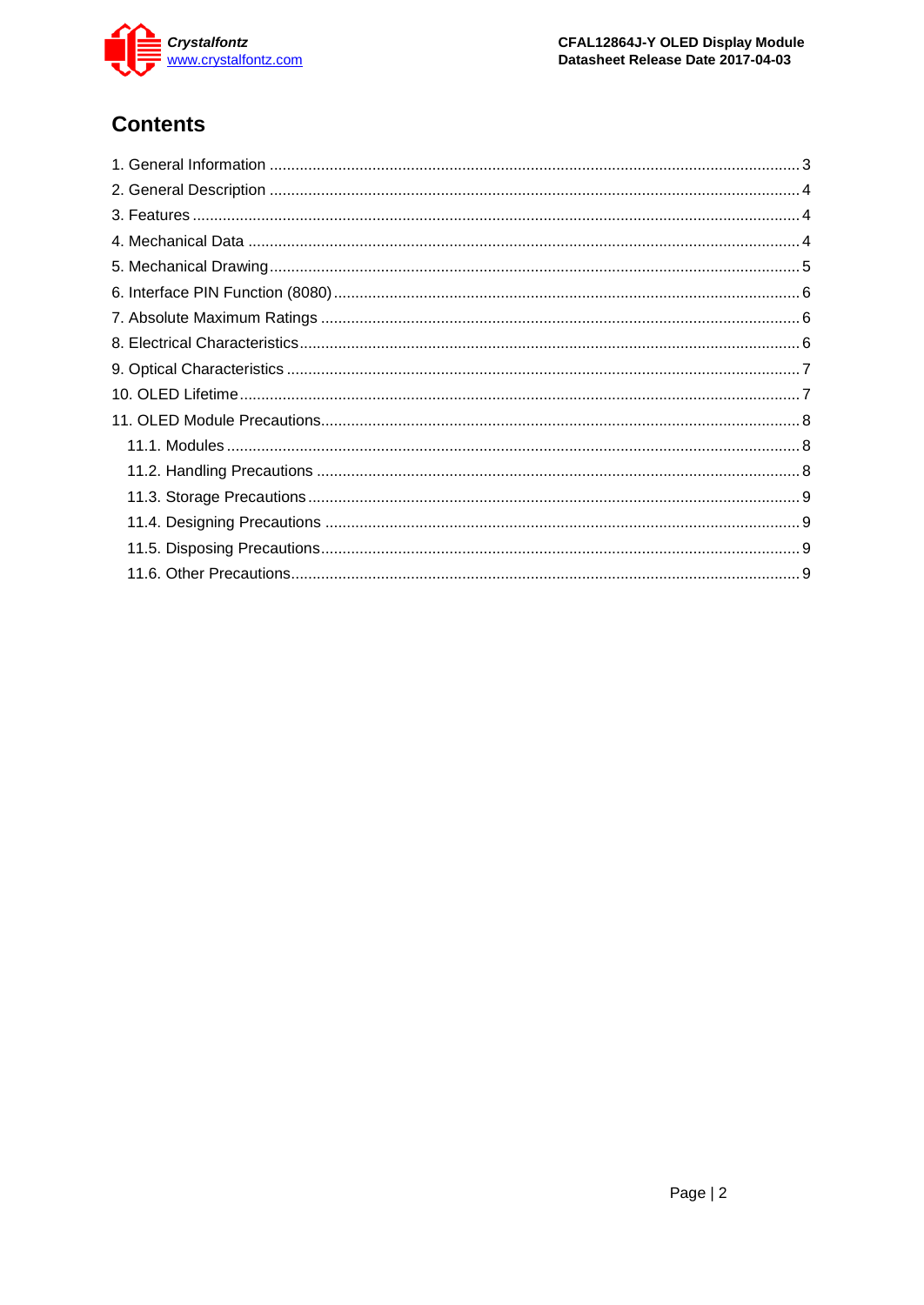

### <span id="page-2-0"></span>**1. General Information**

#### **Datasheet Revision History**

Datasheet Release: **2017-04-03**

Datasheet for the CFAL12864J-Y OLED graphic display module.

#### **Product Change Notifications**

You can check for or subscribe to **Part [Change Notices](https://www.crystalfontz.com/news/pcn.php)** for this display on our website.

#### **Variations**

Slight variations between lots are normal (e.g., contrast, color, or intensity).

#### **Volatility**

This display module has volatile memory.

#### **Disclaimer**

Certain applications using Crystalfontz America, Inc. products may involve potential risks of death, personal injury, or severe property or environmental damage ("Critical Applications"). CRYSTALFONTZ AMERICA, INC. PRODUCTS ARE NOT DESIGNED, INTENDED, AUTHORIZED, OR WARRANTED TO BE SUITABLE FOR USE IN LIFE-SUPPORT APPLICATIONS, DEVICES OR SYSTEMS OR OTHER CRITICAL APPLICATIONS. Inclusion of Crystalfontz America, Inc. products in such applications is understood to be fully at the risk of the customer. In order to minimize risks associated with customer applications, adequate design and operating safeguards should be provided by the customer to minimize inherent or procedural hazard. Please contact us if you have any questions concerning potential risk applications.

Crystalfontz America, Inc. assumes no liability for applications assistance, customer product design, software performance, or infringements of patents or services described herein. Nor does Crystalfontz America, Inc. warrant or represent that any license, either express or implied, is granted under any patent right, copyright, or other intellectual property right of Crystalfontz America, Inc. covering or relating to any combination, machine, or process in which our products or services might be or are used.

All specifications in datasheets on our website are, to the best of our knowledge, accurate but not guaranteed. Corrections to specifications are made as any inaccuracies are discovered.

Company and product names mentioned in this publication are trademarks or registered trademarks of their respective owners.

Copyright © 2017 by Crystalfontz America, Inc.,12412 East Saltese Avenue, Spokane Valley, WA 99216 U.S.A.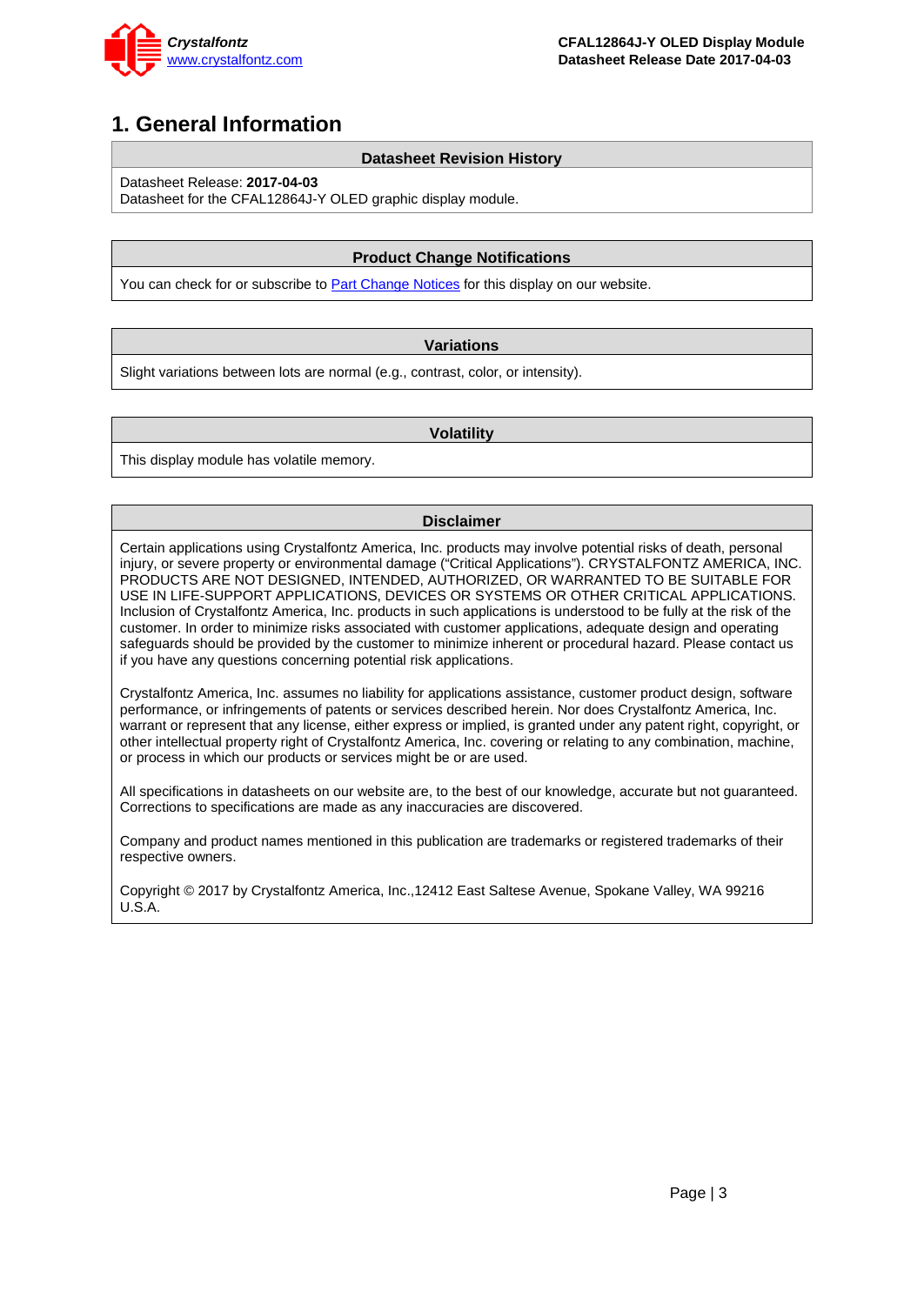

### <span id="page-3-0"></span>**2. General Description**

This is a chip-on-glass OLED monochrome graphic display module with PCB that allows for easy application. This display is yellow; however, it is also available in amber, green, red, blue, and white.

### <span id="page-3-1"></span>**3. Features**

- 128\*64 Dot Matrix
- Built-in Controller SSD1309ZC
- +3V Power Supply
- 1/64 Duty
- Interface: 8080 (default mode)
- Polarizer Optional

### <span id="page-3-2"></span>**4. Mechanical Data**

| <b>Item</b>      | <b>Standard View</b> | <b>Unit</b>   |
|------------------|----------------------|---------------|
| Module Dimension | 75.0 x 52.7          | <sub>mm</sub> |
| Viewing Area     | 57.01 x 29.49        | <sub>mm</sub> |
| Active Area      | 55.01 x 27.49        | <sub>mm</sub> |
| Dot Pitch        | $0.43 \times 0.43$   | <sub>mm</sub> |
| Dot Size         | $0.40 \times 0.40$   | <sub>mm</sub> |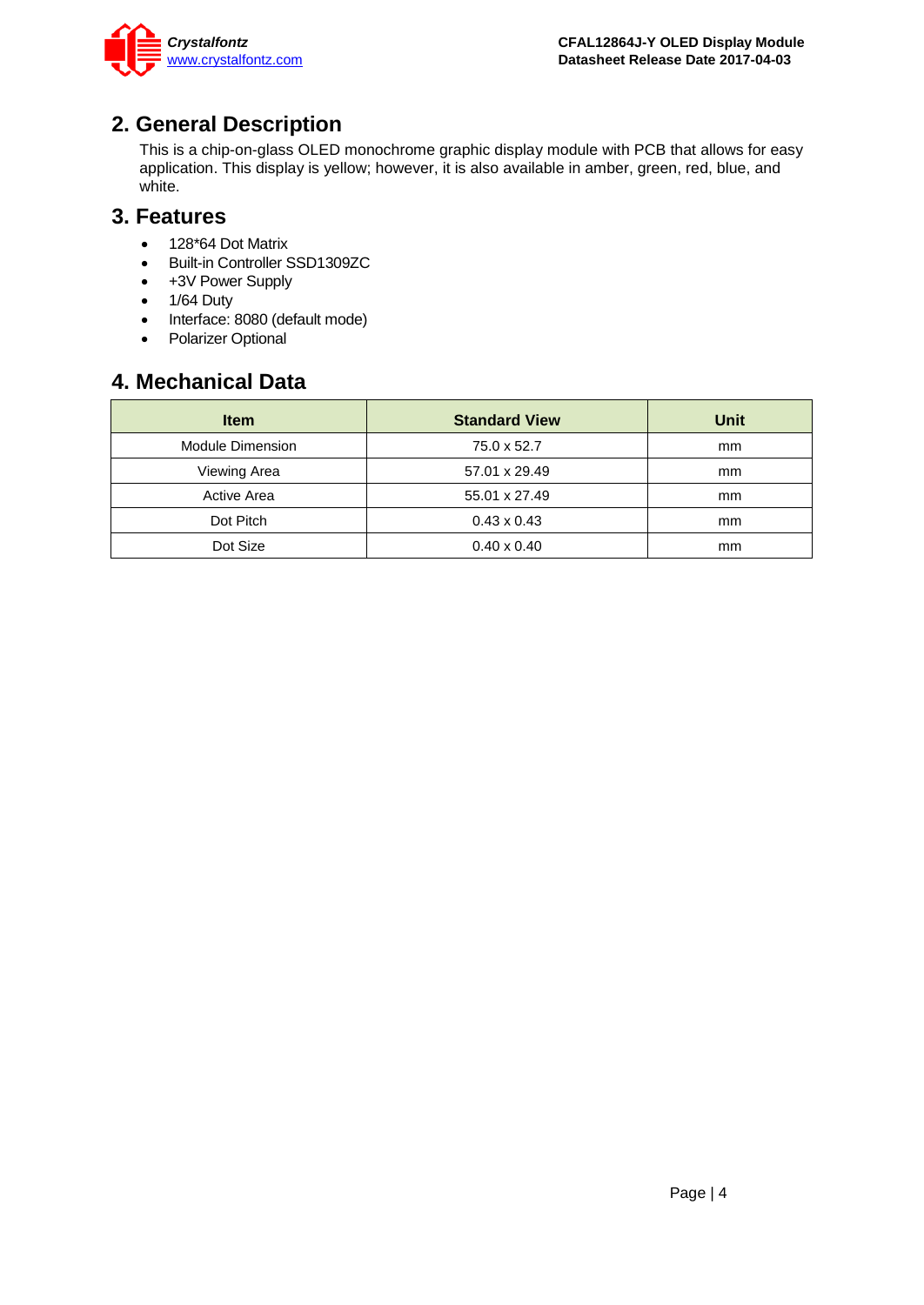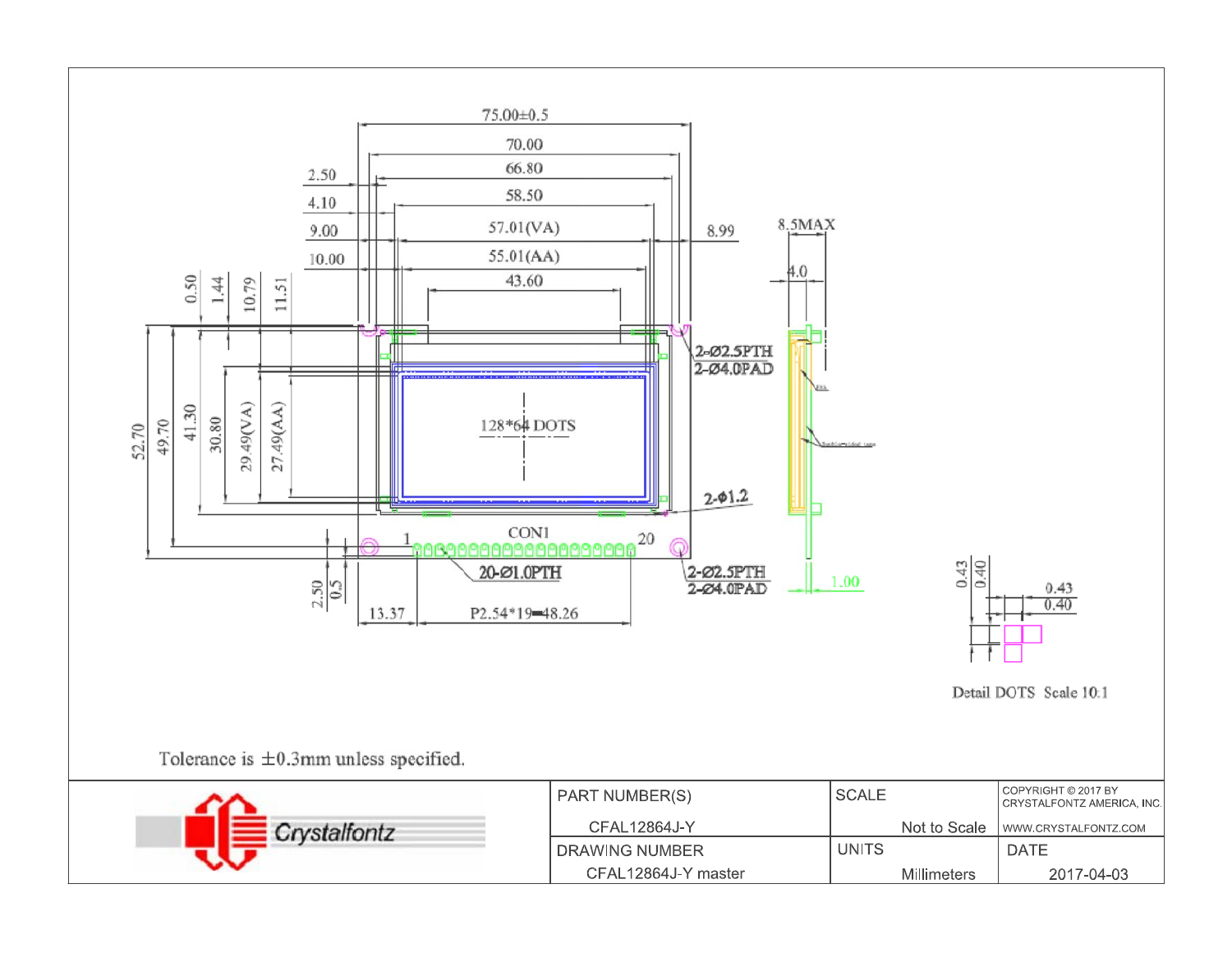

# <span id="page-5-0"></span>**6. Interface PIN Function (8080)**

| PIN No.        | <b>Symbol</b>   | <b>Function</b>                                                                                                                                                      |  |  |
|----------------|-----------------|----------------------------------------------------------------------------------------------------------------------------------------------------------------------|--|--|
| 1              | V <sub>DD</sub> | Power Supply pin for Core Logic Operation                                                                                                                            |  |  |
| $\overline{2}$ | <b>Vss</b>      | Ground                                                                                                                                                               |  |  |
| 3              | N <sub>C</sub>  | No Connection                                                                                                                                                        |  |  |
| $4 - 11$       | $D0-D7$         | Data Bus                                                                                                                                                             |  |  |
| 12             | <b>CS</b>       | This pin is the Chip Select input that connects to the MCU.<br>The chip is enabled for MCU communication only when CS#<br>is pulled low.                             |  |  |
| 13             | N <sub>C</sub>  | No Connection                                                                                                                                                        |  |  |
| 14             | /RES            | This pin is the Reset Signal input pin. When the pin is pulled<br>low, initialization of the chip is executed. Keep this pin pulled<br>high during normal operation. |  |  |
| 15             | WR#             | This pin is the Write/Read control input pin that connects to<br>the MCU interface. In 8080 mode, this pin is pulled low and<br>the chip is selected.                |  |  |
| 16             | <b>RS</b>       | This pin is the Register/Select control pin that connects to the<br>MCU.                                                                                             |  |  |
| 17             | RD#             | This pin is the MCU interface input. When 8080 interface<br>mode is selected, this pin is pulled low and the chip is<br>selected.                                    |  |  |
| 18             | N <sub>C</sub>  | No Connection                                                                                                                                                        |  |  |
| 19             | $D_{ISP}$       | Display Off                                                                                                                                                          |  |  |
| 20             | <b>NC</b>       | No Connection                                                                                                                                                        |  |  |

### <span id="page-5-1"></span>**7. Absolute Maximum Ratings**

| <b>Parameter</b>             | <b>Symbol</b>               | Min    | <b>Max</b> | Unit   | <b>Notes</b> |
|------------------------------|-----------------------------|--------|------------|--------|--------------|
| Supply Voltage for Logic     | Voo                         | $-0.3$ |            |        | (1-4)        |
| <b>Operating Temperature</b> | Тор                         | -40    | $+80$      | $\sim$ | (1-4)        |
| Storage Temperature          | $\mathsf{T}_{\textsf{STG}}$ | -40    | +80        | $\sim$ | (1-4)        |

*Notes:*

*(1) These are stress ratings only. Extended exposure to the absolute maximum ratings listed above may affect device reliability or cause permanent damage.* 

*(2) Functional operation should be restricted to the limits in the Electrical Characteristics table below.*

*(3) This device may be light sensitive. Caution should be taken to avoid exposure of this device to any light source during normal operation.* 

*(4) This device is not radiation protected.*

# <span id="page-5-2"></span>**8. Electrical Characteristics**

| <b>Item</b>                                 | <b>Symbol</b>   | <b>Condition</b>         | Min                 | <b>Typical</b>           | <b>Max</b>          | <b>Unit</b> |
|---------------------------------------------|-----------------|--------------------------|---------------------|--------------------------|---------------------|-------------|
| Supply Voltage for Logic                    | V <sub>DD</sub> | $\overline{\phantom{0}}$ | 2.8                 | 3.0                      | 3.3                 |             |
| High-level Input                            | Vıн             | -                        | $0.8 \times V_{DD}$ | $\overline{\phantom{0}}$ |                     |             |
| Low-level Input                             | Vil             | ۰                        | ٠                   | $\overline{\phantom{a}}$ | $0.2 \times V_{DD}$ |             |
| High-level Output                           | Vон             | -                        | $0.9 \times V_{DD}$ | $\overline{\phantom{0}}$ |                     |             |
| Low-level Output                            | Vol             |                          | ۰                   |                          | $0.1 \times V_{DD}$ |             |
| 50% Check Board<br><b>Operating Current</b> | IDD             | $V_{DD} = 3.0V$          | 130                 | 135                      | 150                 | mA          |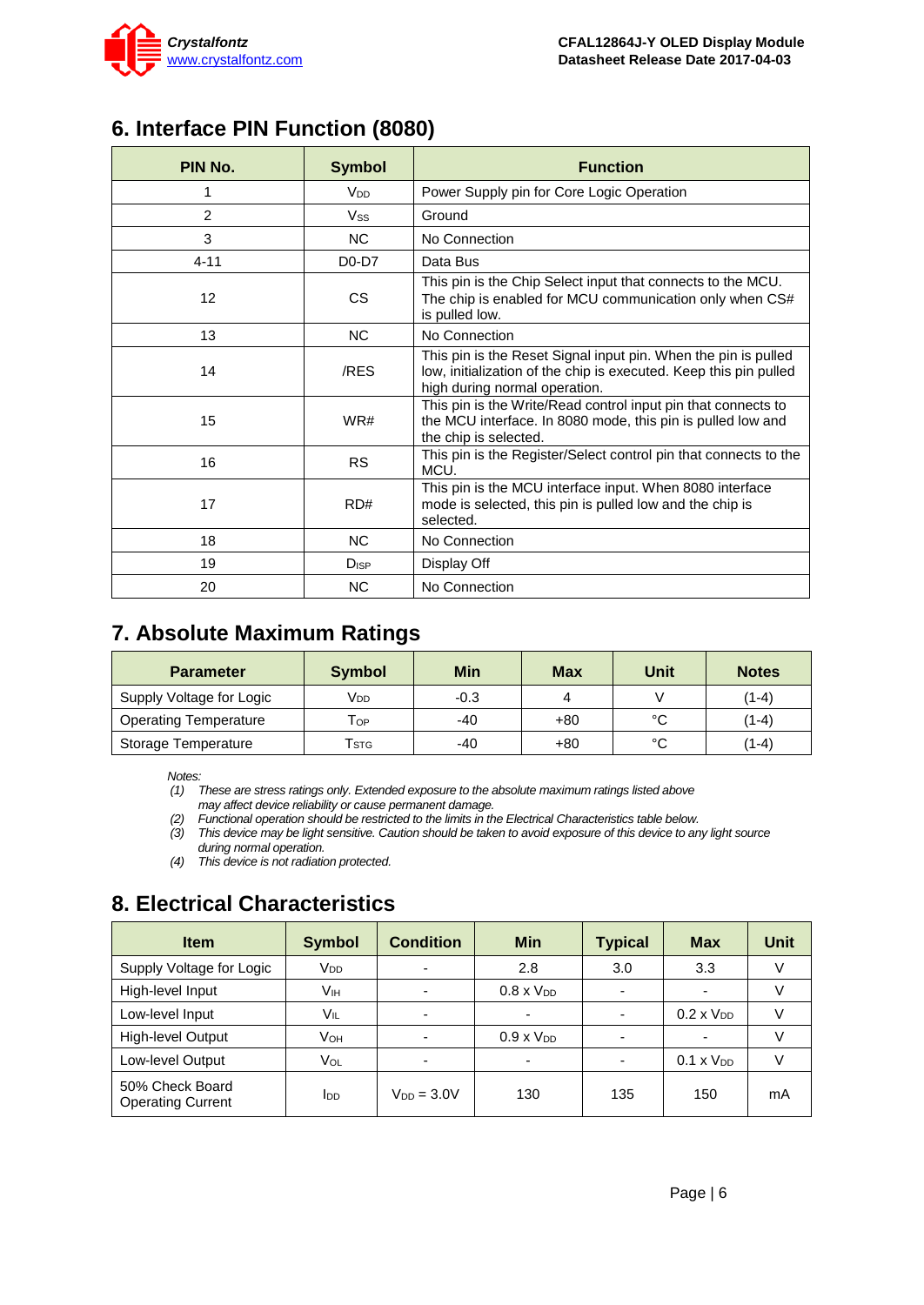

# <span id="page-6-0"></span>**9. Optical Characteristics**

| <b>Item</b>                             | <b>Symbol</b> | <b>Condition</b> | <b>Min</b> | <b>Typical</b> | <b>Max</b>               | Unit  |
|-----------------------------------------|---------------|------------------|------------|----------------|--------------------------|-------|
| View Angle                              | $(V)\theta$   |                  | 160        |                |                          | deg   |
|                                         | $\phi(H)$     |                  | 160        |                |                          | deg   |
| <b>Contrast Ratio</b>                   | CR.           | Dark             | 2000:1     |                | $\overline{\phantom{0}}$ | -     |
| Response Time                           | T rise        |                  |            | 10             |                          | μs    |
|                                         | T fall        |                  |            | 10             |                          | μs    |
| Display with 50% Check Board Brightness |               |                  | 80         | 100            |                          | cd/m2 |
| CIEx (Yellow)                           | (CIE1931)     |                  | 0.45       | 0.47           | 0.49                     |       |
| CIEy (Yellow)                           | (CIE1931)     |                  | 0.48       | 0.50           | 0.52                     |       |



# <span id="page-6-1"></span>**10. OLED Lifetime**

| <b>Item</b>               | <b>Conditions</b>                                                                   | Min         | <b>Typical</b> | Remark    |
|---------------------------|-------------------------------------------------------------------------------------|-------------|----------------|-----------|
| <b>Operating Lifetime</b> | $Ta = 25^{\circ}C$<br>Initial 50% check<br>board brightness<br><b>Typical Value</b> | 50,000 Hrs. |                | (1)(2)(3) |

*Notes:* 

*(1) Lifetime is defined as the amount of time when the luminance has decayed to <50% of the initial value.*

*(2) This analysis method uses life data obtained under accelerated conditions to extrapolate an estimated Probability Density Function (PDF) for the product under normal use conditions.*

*(3) Screen saving mode will extend OLED lifetime.*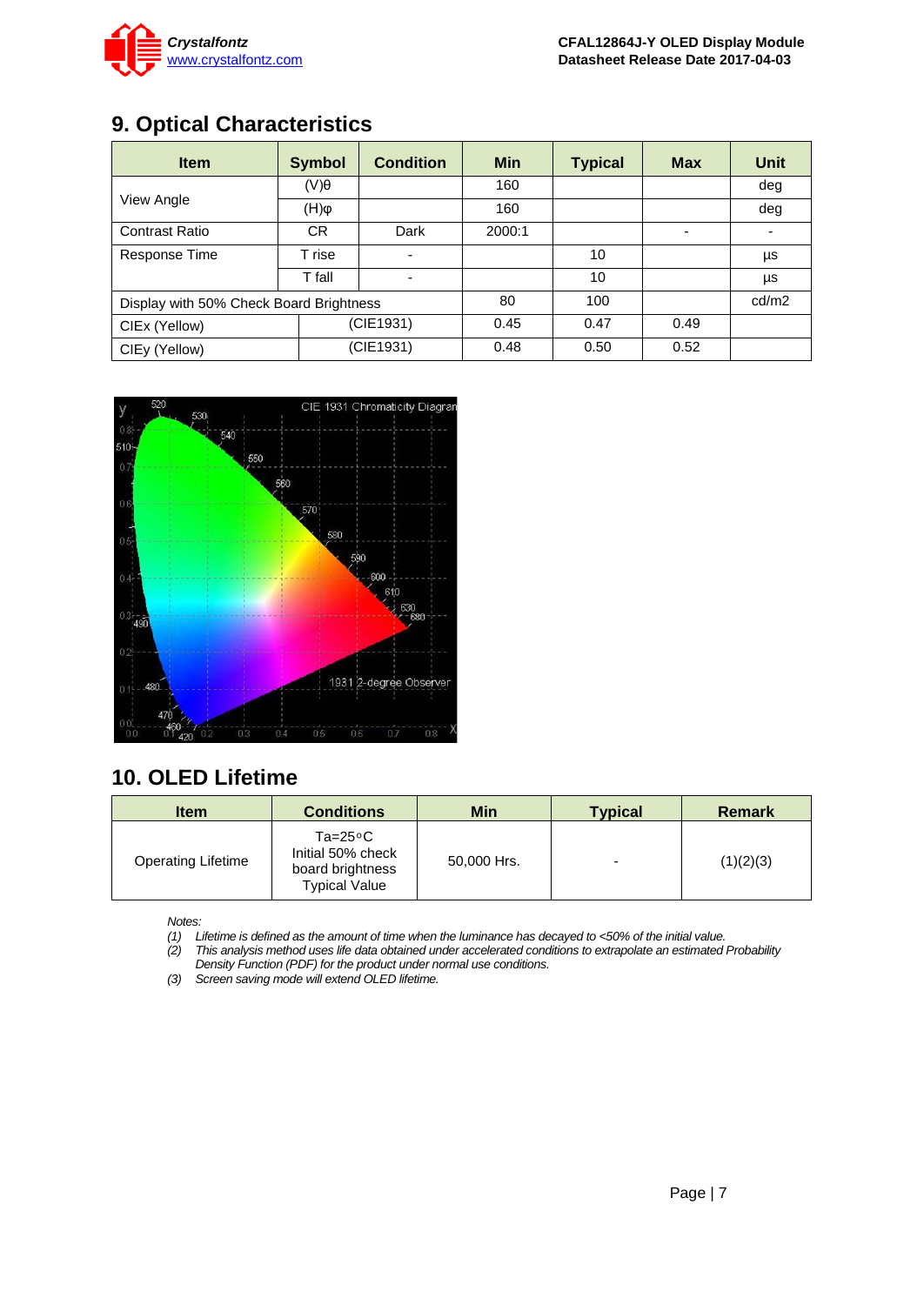

# <span id="page-7-0"></span>**11. OLED Module Precautions**

The precautions below should be followed when using OLED modules to help ensure personal safety, module performance, and compliance of environmental regulations.

#### <span id="page-7-1"></span>**11.1. Modules**

- Avoid applying excessive shocks to module or making any alterations or modifications to it.
- Do not make extra holes on the printed circuit board, modify its shape or change the components of OLED display module.
- Do not disassemble the OLED display module.
- Do not operate the OLED display module above the absolute maximum rating.
- Do not drop, bend or twist the OLED display module.
- Soldering: only to the I/O terminals.
- Store in an anti-static electricity container and clean environment.
	- It is common to use the "screen saver" to extend the lifetime of the OLED display module.
		- o Do not use the fixed information for long periods of time in real application.
		- o Do not use fixed information in OLED panel for long periods of time to extend "screen burn" effect time.
- Crystalfontz has the right to change the passive components, including R2and R3 adjust resistors. (Resistors, capacitors and other passive components will have different appearance and color caused by the different supplier.)
- Crystalfontz have the right to change the PCB Rev. (In order to satisfy the supplying stability, management optimization and the best product performance, etc., under the premise of not affecting the electrical characteristics and external dimensions, Crystalfontz has the right to modify the version.).

### <span id="page-7-2"></span>**11.2. Handling Precautions**

- Since the display panel is made of glass, do not apply mechanical impacts such as dropping from a high position.
- If the display panel is accidently broken, and the internal organic substance leaks out, be careful not to inhale or touch the organic substance.
- If pressure is applied to the display surface or its neighborhood of the OLED display module, the cell structure may be damaged, so be careful not to apply pressure to these sections.
- The polarizer covering the surface of the OLED display module is soft and can be easily scratched. Please be careful when handling the OLED display module.
- Clean the surface of the polarizer covering the OLED display module if it becomes soiled using following adhesion tape.
	- o Scotch Mending Tape No. 810 or an equivalent
	- o Never breathe the soiled surface or wipe the surface using a cloth containing solvent such as ethyl alcohol, since the surface of the polarizer will become cloudy.
	- o The following liquids/solvents may spoil the polarizer:
		- Water
		- **Ketone**
		- Aromatic Solvents
- Hold the OLED display module very carefully when placing the OLED display module into the system housing.
- Do not apply excessive stress or pressure to the OLED display module. And, do not over bend the film with electrode pattern layouts. These stresses will influence the display performance. Also, be sure to secure the sufficient rigidity for the outer cases.



Page | 8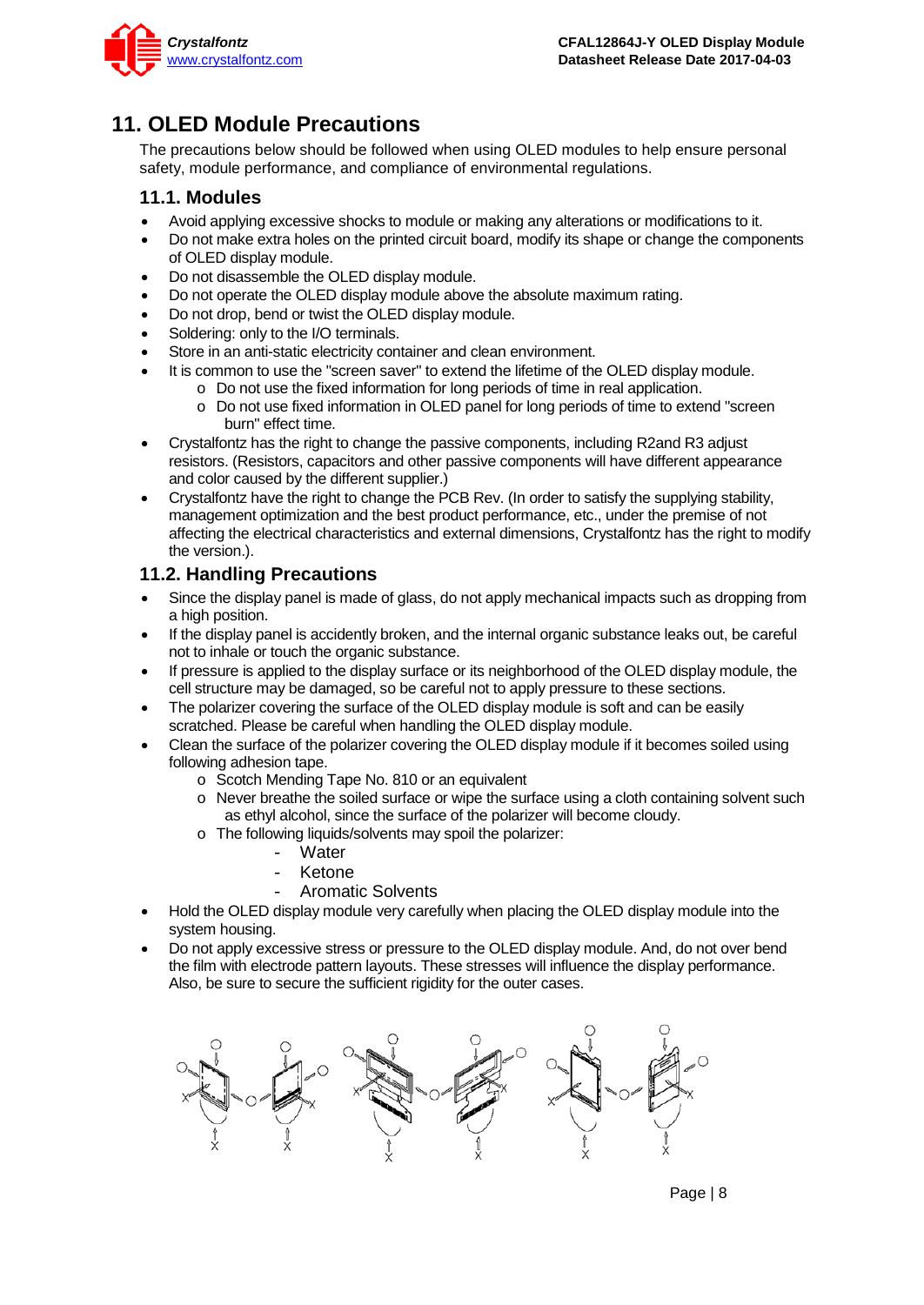

- Do not apply stress to the LSI chips and the surrounding molded sections.
- Do not disassemble or modify the OLED display module.
- Do not apply input signals while the logic power is off.
- Pay sufficient attention to the working environments when handing the OLED display module to prevent occurrence of element breakage accidents by static electricity.
	- o Be sure to make human body grounding when handling OLED display modules.
	- o Be sure to ground tools to use for assembly such as soldering irons.
	- o To suppress generation of static electricity, avoid carrying out assembly work under dry environments.
	- $\circ$  Protective film is being applied to the surface of the display panel of the OLED display module. Be careful since static electricity may be generated when exfoliating the protective film.
- Protection film is being applied to the surface of the display panel and removes the protection film before assembling it. At this time, if the OLED display module has been stored for a long period of time, residue adhesive material of the protection film may remain on the surface of the display panel after the film has been removed. In such a case, remove the residue material by the method discussed above.
- If electric current is applied when the OLED display module is being dewed or when it is placed under high humidity environments, the electrodes may become corroded. If this happens proceed with caution when handling the OLED display module.

#### <span id="page-8-0"></span>**11.3. Storage Precautions**

- When storing the OLED display modules put them in static electricity preventive bags to avoid exposure to direct sunlight and fluorescent lamps. Also avoid high temperature and high humidity environments and low temperatures (less than 0°C) environments. (We recommend you store these modules in the packaged state when they were shipped from Crystalfontz). Be careful not to let water drops adhere to the packages or bags, and do not let dew gather on them.
- If electric current is applied when water drops are adhering to the surface of the OLED display module the OLED display module may have become dewed. If a dewed OLED display module is placed under high humidity environments it may cause the electrodes to become corroded. If this happens proceed with caution when handling the OLED display module.

#### <span id="page-8-1"></span>**11.4. Designing Precautions**

- The absolute maximum ratings are the ratings that cannot be exceeded for OLED display module. If these values are exceeded, panel damage may happen.
- To prevent occurrence of malfunctioning by noise pay attention to satisfy the VIL and VIH specifications and, at the same time, to make the signal line cable as short as possible.
- We recommend that you install excess current preventive unit (fuses, etc.) to the power circuit (VDD). (Recommend value: 0.5A)
- Pay sufficient attention to avoid occurrence of mutual noise interference with the neighboring devices.
- As for EMI, take necessary measures on the equipment side.
- When fastening the OLED display module, fasten the external plastic housing section.
- If the power supply to the OLED display module is forcibly shut down, by such errors as taking out the main battery while the OLED display panel is in operation, we cannot guarantee the quality of this OLED display module.
	- o Connection (contact) to any other potential than the above may lead to rupture of the IC.

#### <span id="page-8-2"></span>**11.5. Disposing Precautions**

• Request the qualified companies to handle the industrial wastes when disposing of the OLED display modules. Or, when burning them, be sure to observe the environmental and hygienic laws and regulations.

#### <span id="page-8-3"></span>**11.6. Other Precautions**

- When an OLED display module is operated for a long period of time with a fixed pattern, the fixed pattern may remain as an after image or a slight contrast deviation may occur.
	- $\circ$  If the operation is interrupted and left unused for a while, normal state can be restored.
	- o This will not cause a problem in the reliability of the module.
- To protect the OLED display module from performance drops by static electricity rapture, etc., do not touch the following sections whenever possible while handling the OLED display modules.